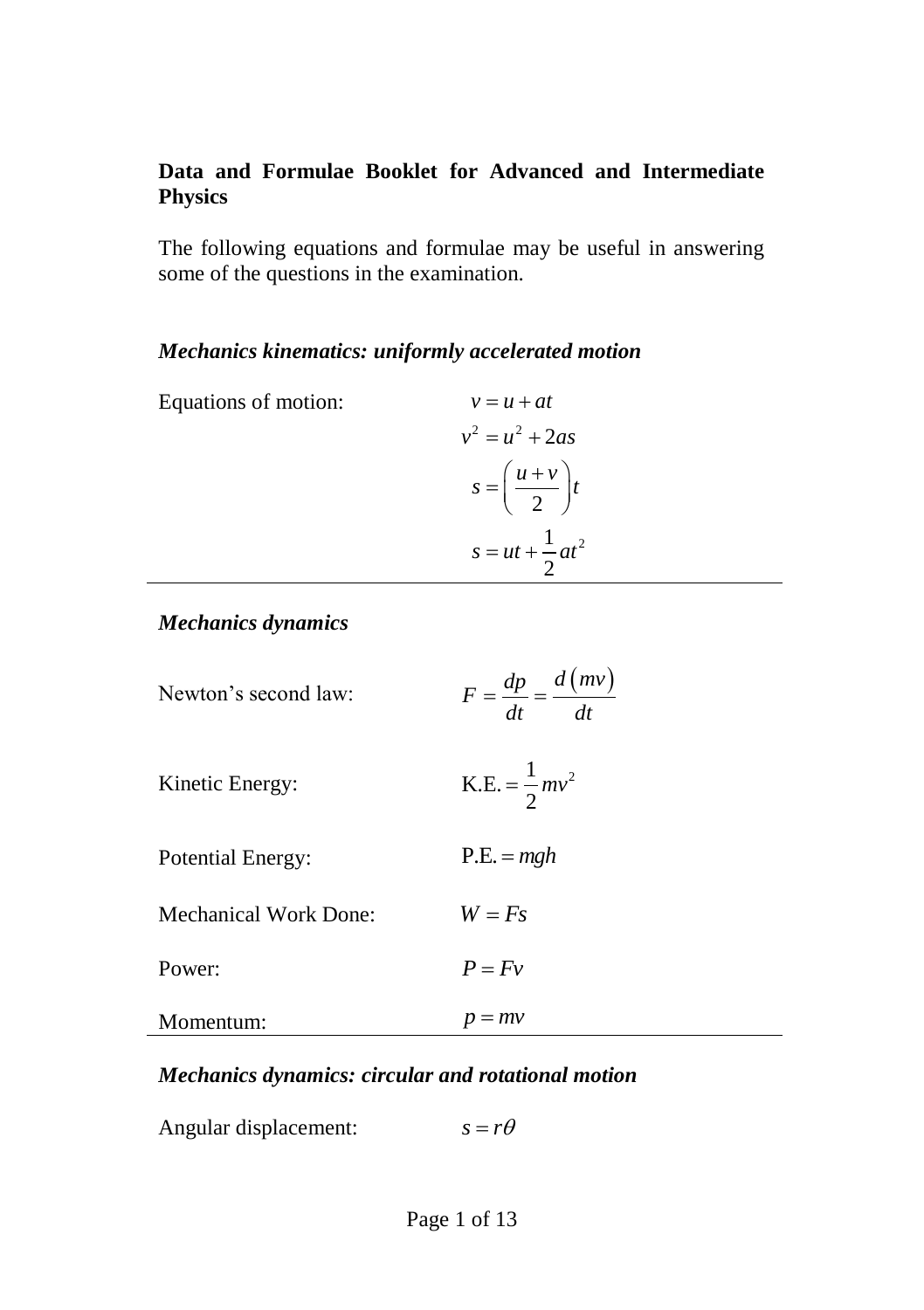| Angular speed:             | $v = r\omega$                     | $\omega = \frac{d\theta}{dt}$ |
|----------------------------|-----------------------------------|-------------------------------|
| Angular acceleration:      | $a = r\alpha$                     | $\alpha = \frac{d\omega}{dt}$ |
| Centripetal acceleration:  | $a = \frac{v^2}{r}$               |                               |
| Centripetal force:         | $F = \frac{mv^2}{r} = mr\omega^2$ |                               |
| Period:                    | $T = \frac{2\pi r}{v}$            |                               |
| Angular momentum:          | $L = I\omega$                     |                               |
| Torque:                    | $\tau = I\alpha$                  |                               |
| Work done in rotation:     | $W = \tau \theta$                 |                               |
| Rotational Kinetic energy: | K.E. = $\frac{1}{2}I\omega^2$     |                               |

# *Simple harmonic motion*

| Displacement: | $x = x_0 \sin(\omega t + \phi)$        |
|---------------|----------------------------------------|
| Velocity:     | $v = \omega x_0 \cos(\omega t + \phi)$ |
|               | $v = \pm \omega \sqrt{x_0^2 - x^2}$    |
| Acceleration: | $a = -\omega^2 x$                      |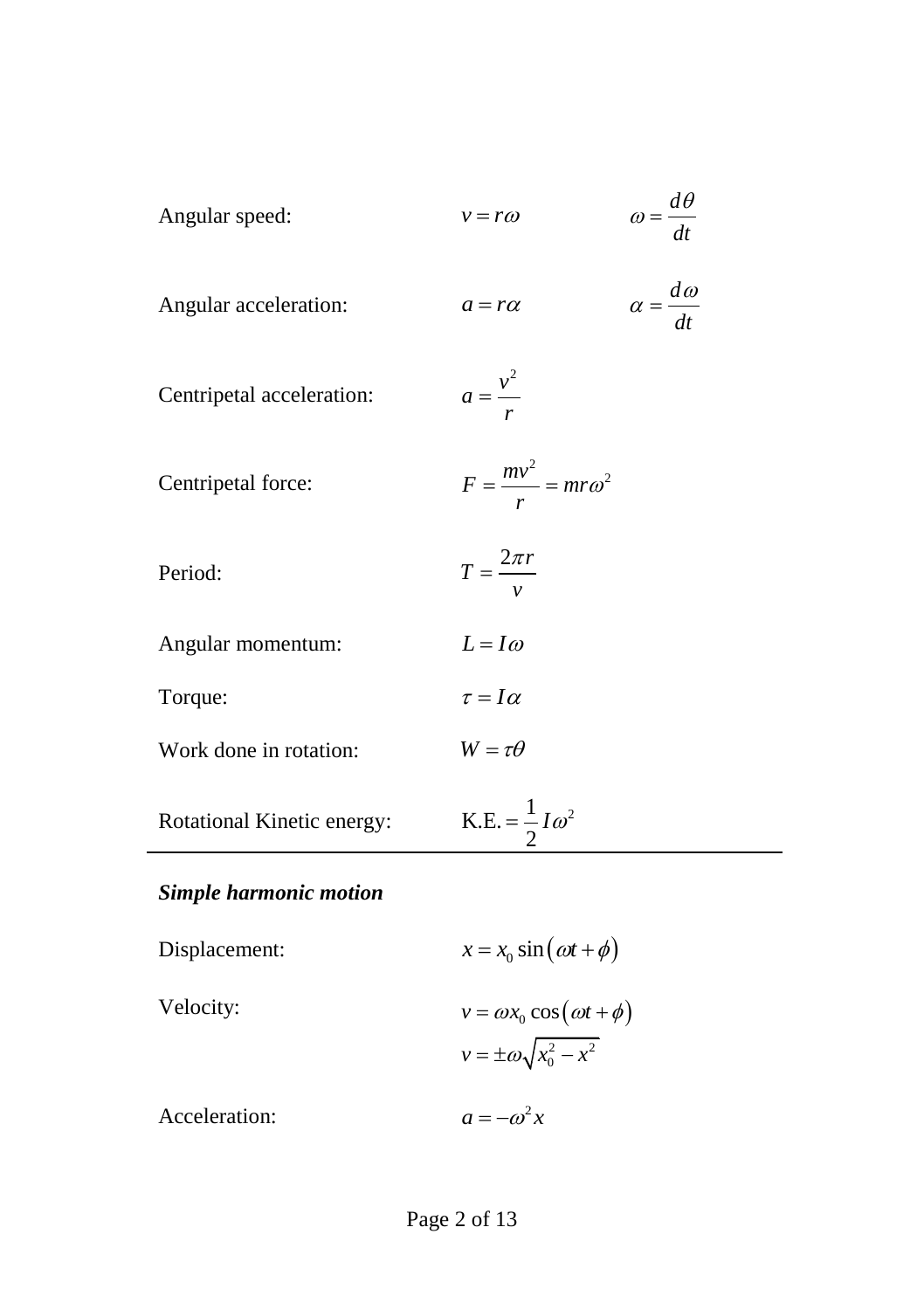$$
T = \frac{1}{f} = \frac{2\pi}{\omega}
$$

Mass on a light spring: 
$$
T = 2\pi \sqrt{\frac{m}{k}}
$$

## *Ray optics*

| Refractive index: | $n_1 \sin(\theta_1) = n_2 \sin(\theta_2)$ |
|-------------------|-------------------------------------------|
|-------------------|-------------------------------------------|

 $(\theta_{\scriptscriptstyle 1})$  $(\theta_{2})$  $n_1 n_2 = \frac{\sin(\theta_1)}{\sin(\theta_2)} = \frac{v_1}{v_2}$ sin sin  $n_2 = \frac{\sin(\theta_1)}{\sin(\theta_2)} = \frac{v}{v}$ θ,  $=\frac{\sin(\theta_1)}{\sin(\theta_2)}=-$ 

| Thin lenses: | (real is  |  |
|--------------|-----------|--|
|              | positive) |  |

|  | (Cartesian) |
|--|-------------|
|  |             |

| Magnification: | $m=\frac{v}{r}=\frac{h_i}{r}$<br>$\boldsymbol{u}$ | (real is<br>positive) |
|----------------|---------------------------------------------------|-----------------------|
|----------------|---------------------------------------------------|-----------------------|

| $m =$ |             |
|-------|-------------|
|       | (Cartesian) |

## *Current electricity*

| Ohm's Law: | $V = IR$   |
|------------|------------|
| Current:   | $I = nAvq$ |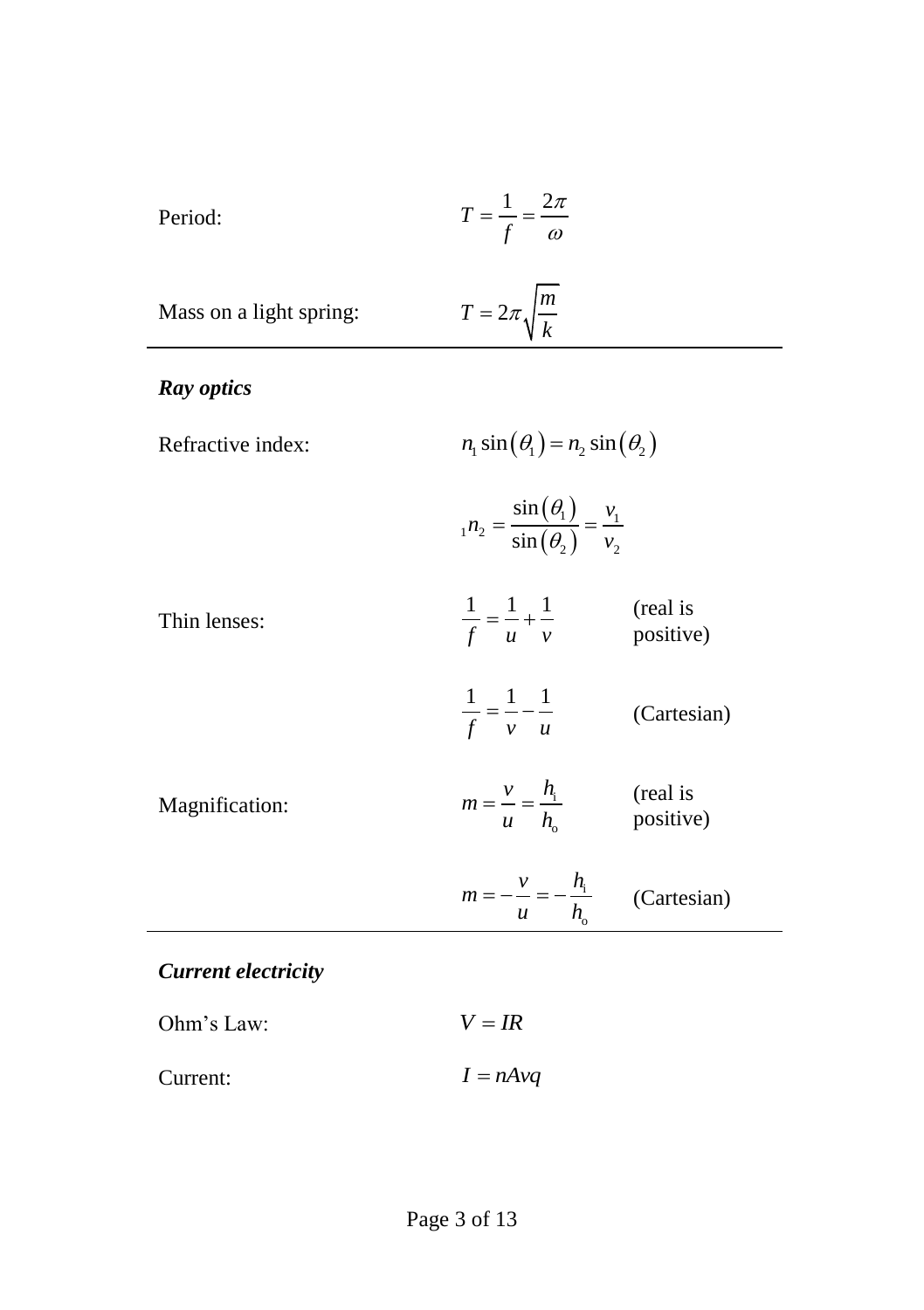| Resistors in series: | $R_{\text{Total}} = R_1 + R_2 + $ |  |  |
|----------------------|-----------------------------------|--|--|
|                      |                                   |  |  |

| Resistors in parallel: | $R_{\text{Total}}$ | K, |  |
|------------------------|--------------------|----|--|

| Potential divider rule: |                 |                    |
|-------------------------|-----------------|--------------------|
|                         | $V_{\rm Total}$ | $R_{\text{Total}}$ |

Power: 
$$
P = IV = I^2 R = \frac{V^2}{R}
$$

Resistivity: 
$$
\rho = \frac{RA}{l}
$$

| Temperature coefficient: | $R_{\scriptscriptstyle{\theta}} - R_{\scriptscriptstyle{\theta}}$<br>$R_{\alpha}\theta$ |
|--------------------------|-----------------------------------------------------------------------------------------|
|                          |                                                                                         |

# *Alternating current*

| For sinusoidal alternating<br>supply voltage:                          | $V = V_0 \sin(\omega t + \phi)$<br>$V_0 = BAN\omega$ |                                  |
|------------------------------------------------------------------------|------------------------------------------------------|----------------------------------|
| Root mean square for<br>sinusoidal alternating current<br>and voltage: | $I_{\text{rms}} = \frac{I_0}{\sqrt{2}}$              | $V_{\text{rms}} = \frac{V_0}{I}$ |
| Reactance:                                                             | $X_i = 2\pi fL$                                      | $X_c = \frac{1}{2\pi fC}$        |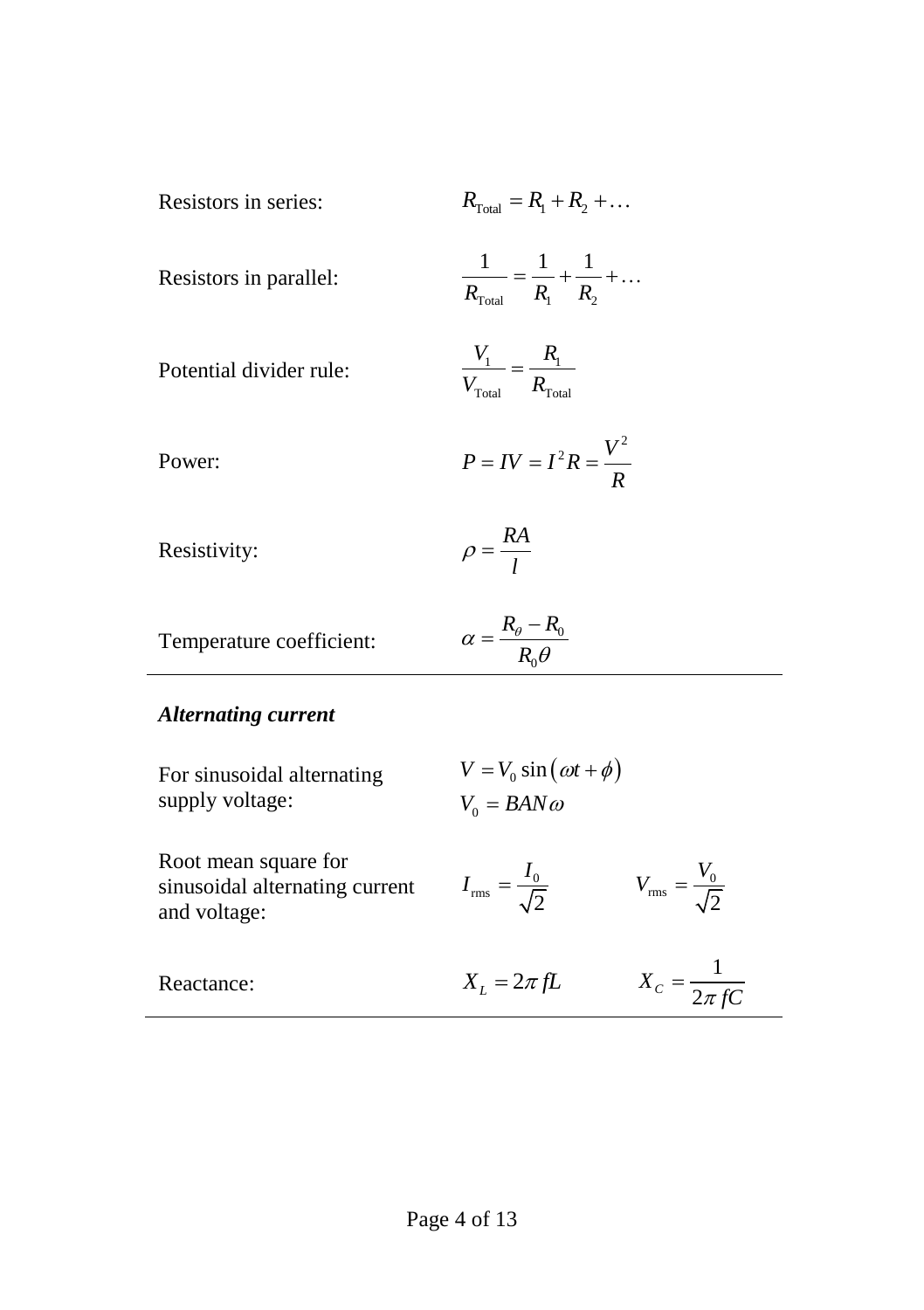## *Stationary waves on strings*

| Frequency of waves on strings:       | $f_n = \frac{n}{2L} \sqrt{\frac{T}{\mu}} = nf_1$              |
|--------------------------------------|---------------------------------------------------------------|
| Speed of waves on strings:           | $v = \sqrt{\frac{T}{\mu}}$                                    |
| <b>Wave motion</b>                   |                                                               |
| Velocity of a wave:                  | $v = f \lambda$                                               |
| Two slit interference:               | $y = \frac{\lambda D}{d}$                                     |
| Diffraction grating:                 | $d=\frac{1}{N}$<br>$d \sin(\theta) = n\lambda$                |
| Single slit diffraction:             | $\sin(\theta) \approx \theta = \frac{\lambda}{a}$             |
| Diffraction of circular<br>aperture: | $\sin(\theta) \approx \theta = 1.22 \frac{\lambda}{\epsilon}$ |
| <b>Fields</b>                        |                                                               |
| Electric field strength:             | $E = \frac{F}{a} = -\frac{dV}{dr}$                            |
| Uniform electric field:              | $E=\frac{V}{J}$                                               |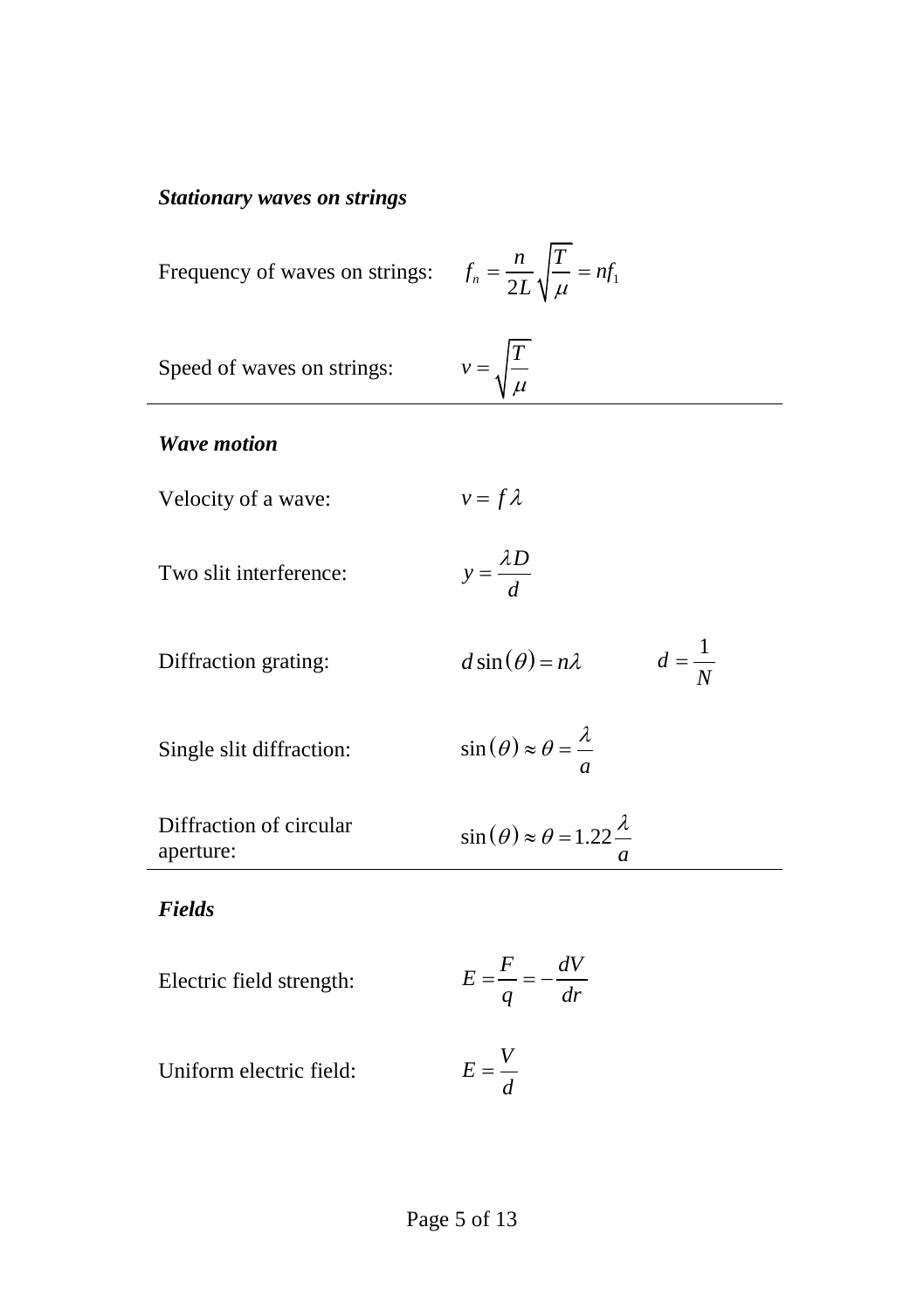Force between point charges: 
$$
F = \frac{Qq}{4\pi\epsilon r^2}
$$

Electric field strength due to a point charge:

Relative permittivity:

$$
\varepsilon_r = \frac{\varepsilon}{\varepsilon_0}
$$

 $4\pi\epsilon r^2$  $E = \frac{Q}{4\pi\epsilon r}$  $=$ 

Electric potential due to a point charge:

$$
V = \frac{Q}{4\pi\varepsilon_0 r}
$$

Work done when a point charge moves:

$$
W = qV = \Delta \left(\frac{1}{2}mv^2\right)
$$

Gravitational field strength:

|   | $\mathbf{F}$ | dV |
|---|--------------|----|
| g | т            | dr |

Force between two point masses:

$$
F=\frac{GMm}{r^2}
$$

Gravitational field strength due to a point mass:

$$
g=\frac{GM}{r^2}
$$

Gravitational potential due to a point mass:

$$
V = -\frac{GM}{r}
$$

Work done when a point mass moves:

$$
W = mV = \Delta \left(\frac{1}{2}mv^2\right)
$$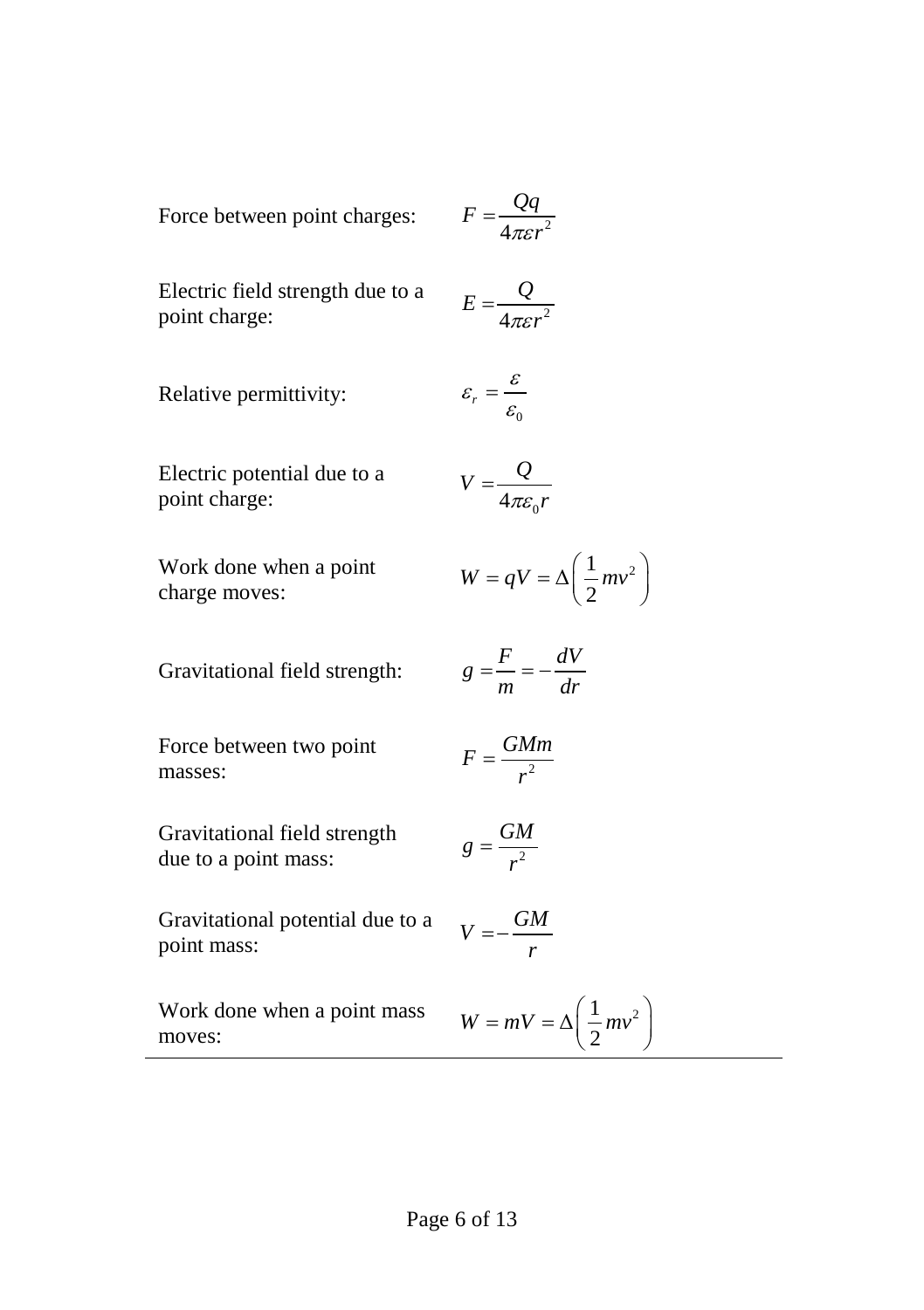## *Capacitance*

| Charge on a capacitor:           | $Q = CV$                                                                |
|----------------------------------|-------------------------------------------------------------------------|
| Capacitance of parallel plates : | $C = \frac{\varepsilon_0 \varepsilon_r A}{d} = \frac{\varepsilon A}{d}$ |
| Capacitors in parallel:          | $C_{\text{Total}} = C_1 + C_2 + $                                       |
| Capacitors in series:            | $\frac{1}{C_{\text{Total}}} = \frac{1}{C_1} + \frac{1}{C_2} + \dots$    |
| Energy stored:                   | $W=\frac{1}{2}CV^2$                                                     |
| Charging:                        | $Q = Q_0 \left( 1 - e^{-t/RC} \right)$                                  |
| Discharging:                     | $Q = Q_0 e^{-t/\kappa c}$                                               |
| <b>Inductance</b>                |                                                                         |
| Self-inductance:                 | $E_1 = -L \frac{dI_1}{dt}$                                              |
| Mutual inductance:               | $E_2 = -M \frac{dI_1}{dt}$                                              |
| Energy stored:                   | $W = \frac{1}{2}LI^{2}$                                                 |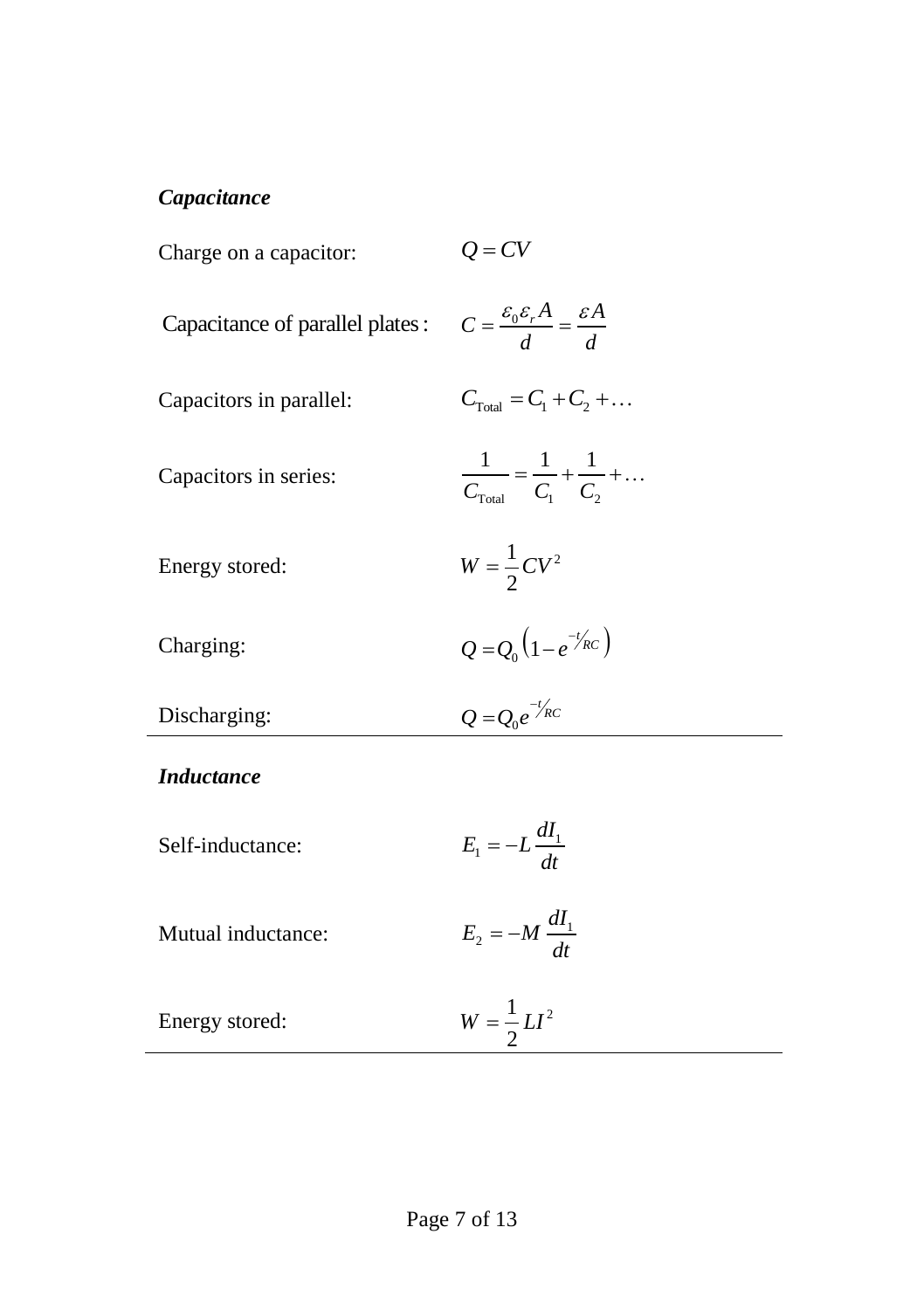## *Electromagnetism*

| Force on wire:                                                                   | $F = Bll \sin(\theta)$                                                       |
|----------------------------------------------------------------------------------|------------------------------------------------------------------------------|
| Torque on a rectangular coil:                                                    | $\tau = BANI\cos(\theta)$                                                    |
| Force on moving charge:                                                          | $F = BOv\sin(\theta)$                                                        |
| Magnetic flux:                                                                   | $\phi = BA$                                                                  |
| Field inside a solenoid:                                                         | $B = \mu_0 \mu_r nI$                                                         |
| Field near a long straight wire: $B = \frac{\mu_0 I}{2 \pi r}$                   |                                                                              |
| Induced e.m.f.:                                                                  | $E = -\frac{d (N\phi)}{dt}$                                                  |
| E.m.f. induced in a moving<br>straight conductor in a uniform<br>magnetic field: | $E = Blv$                                                                    |
| Hall voltage:                                                                    | $V_H = \frac{BI}{nqt}$                                                       |
| <b>Temperature</b>                                                               |                                                                              |
| Temperature two point scale:                                                     | $\theta = \frac{X_{\theta} - X_0}{X_{\text{max}} - X} \times 100 \text{ °C}$ |

Temperature absolute scale: *T*

$$
T = 273.16 \frac{P}{P_{tr}} \text{K}
$$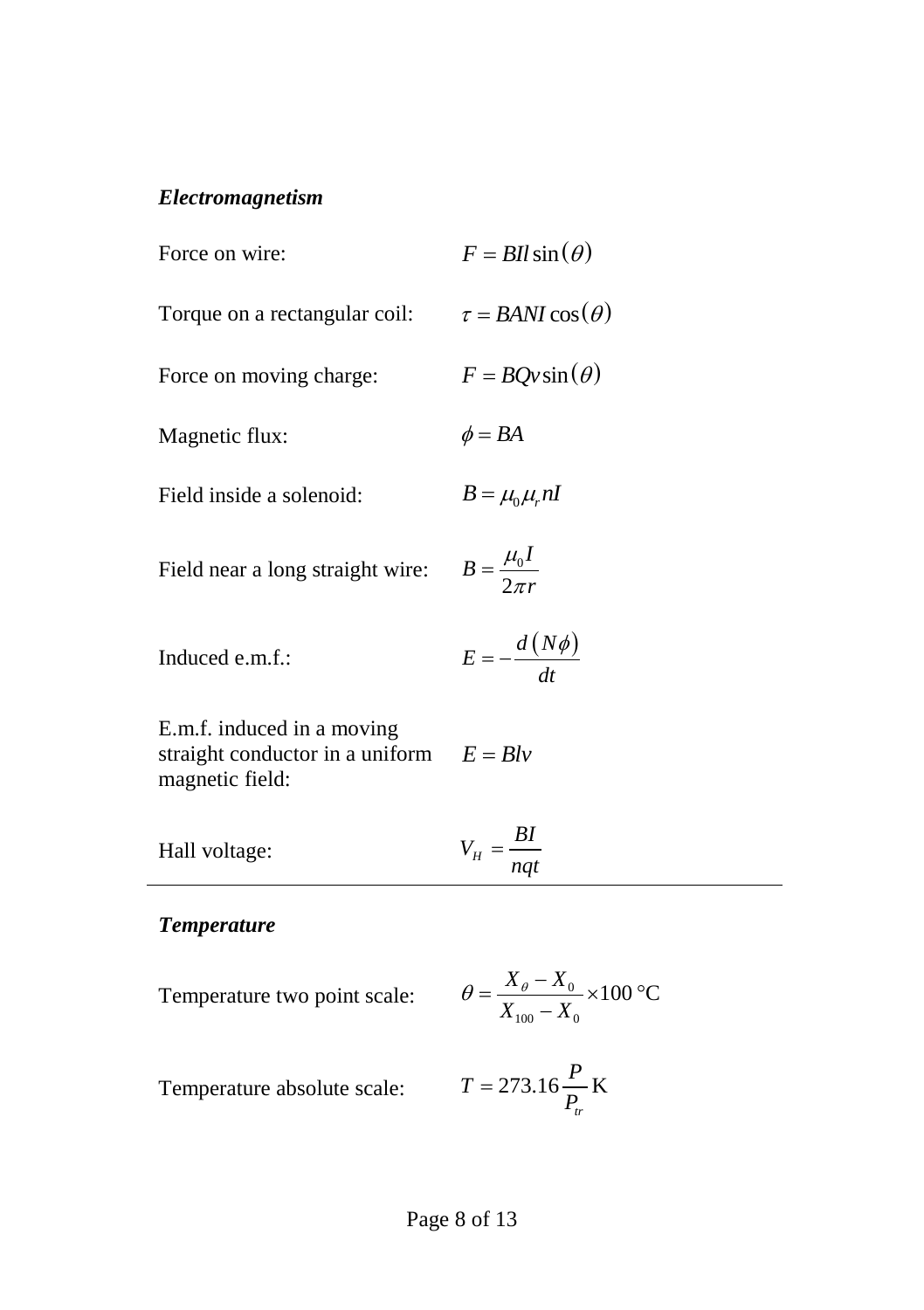# *First and second laws of thermodynamics*

| First law of thermodynamics:                        | $\Delta U = \Delta Q + \Delta W$       | (Work done by<br>system is<br>negative) |
|-----------------------------------------------------|----------------------------------------|-----------------------------------------|
|                                                     | $\Delta U = \Delta Q - \Delta W$       | (Work done by<br>system is<br>positive) |
| Efficiency of an ideal heat<br>engine:              | $\eta = 1 - \frac{T_c}{T_h}$           |                                         |
| <b>Gases</b>                                        |                                        |                                         |
| Ideal gas equation:                                 | $PV = nRT = NkT$                       |                                         |
| Kinetic theory of an ideal gas:                     | $PV = \frac{1}{3}Nm\langle c^2\rangle$ |                                         |
| Boltzmann's constant:                               | $k = \frac{R}{N_A}$                    |                                         |
| Principal molar heat capacities<br>of an ideal gas: | $\gamma = \frac{C_P}{C}$               | $C_p - C_V = R$                         |
| Adiabatic process:                                  | $PV^{\gamma}$ = constant               |                                         |
| <b>Materials</b>                                    |                                        |                                         |
| Hooke's law:                                        | $F = k \delta l$                       |                                         |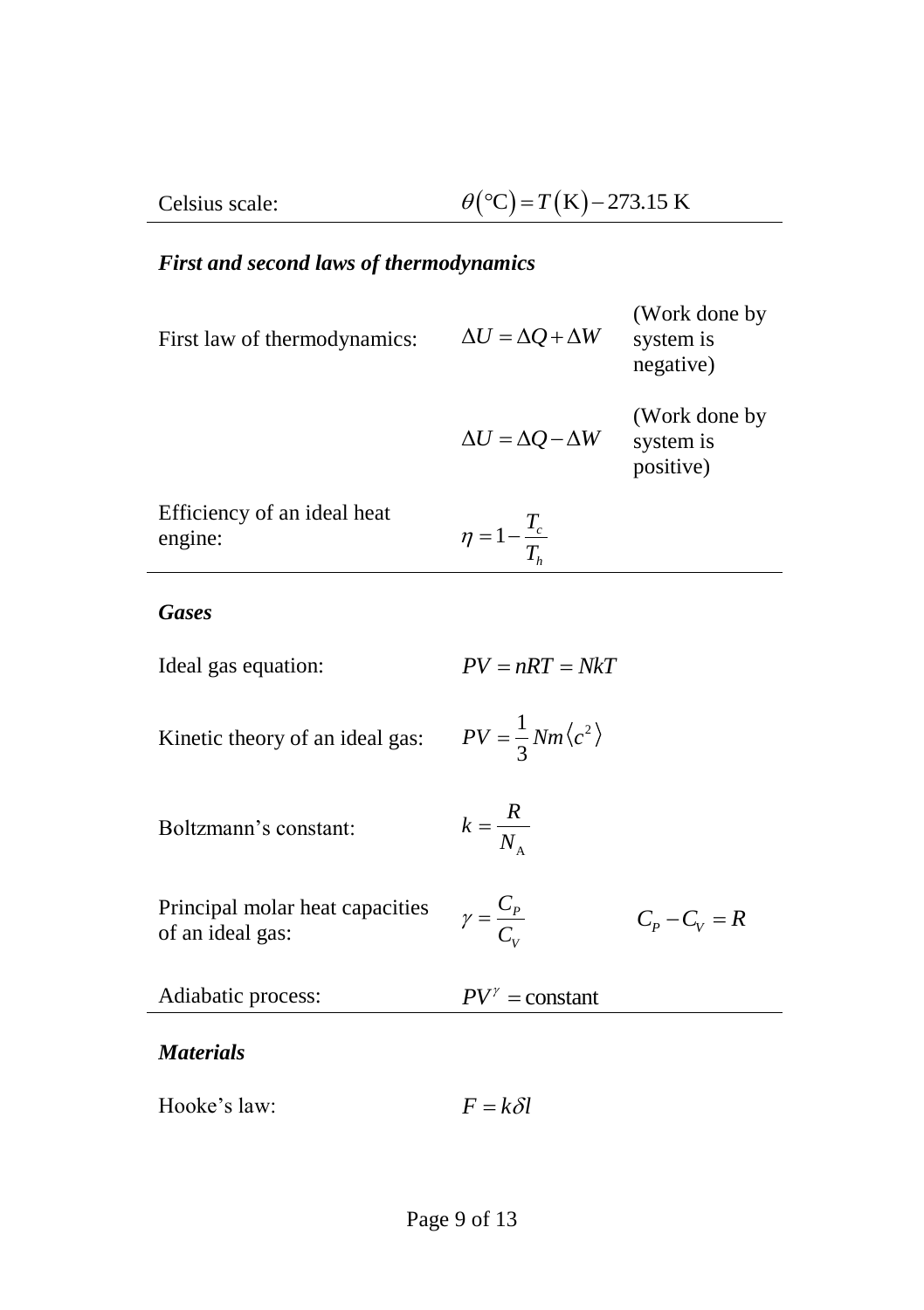| Stress: | $\sigma$ – |
|---------|------------|
|         |            |

Strain: 
$$
\varepsilon = \frac{\delta l}{l}
$$

Young's modulus:

| Energy stored in a stretched | $E = \frac{1}{k} (\delta l)^2$ |  |
|------------------------------|--------------------------------|--|
| wire:                        |                                |  |

# *Heat transfer*

| Thermal conduction: | $\frac{dQ}{dt} = -kA \frac{dt}{dt}$ |  |
|---------------------|-------------------------------------|--|
|                     |                                     |  |

 $Y = \frac{\sigma}{\sigma}$  $=\frac{6}{\varepsilon}$ 

## *Quantum phenomena*

| Quantum energy:        | $E = hf$                                         |
|------------------------|--------------------------------------------------|
| Mass-energy:           | $E = mc^2$                                       |
| Photoelectric effect:  | $hf = \phi + \left(\frac{1}{2}mv^2\right)$       |
| Energy levels:         | $\Delta E = E_2 - E_1 = hf = \frac{hc}{\lambda}$ |
| De Broglie wavelength: | $\lambda = \frac{h}{\sqrt{2}}$<br>mv             |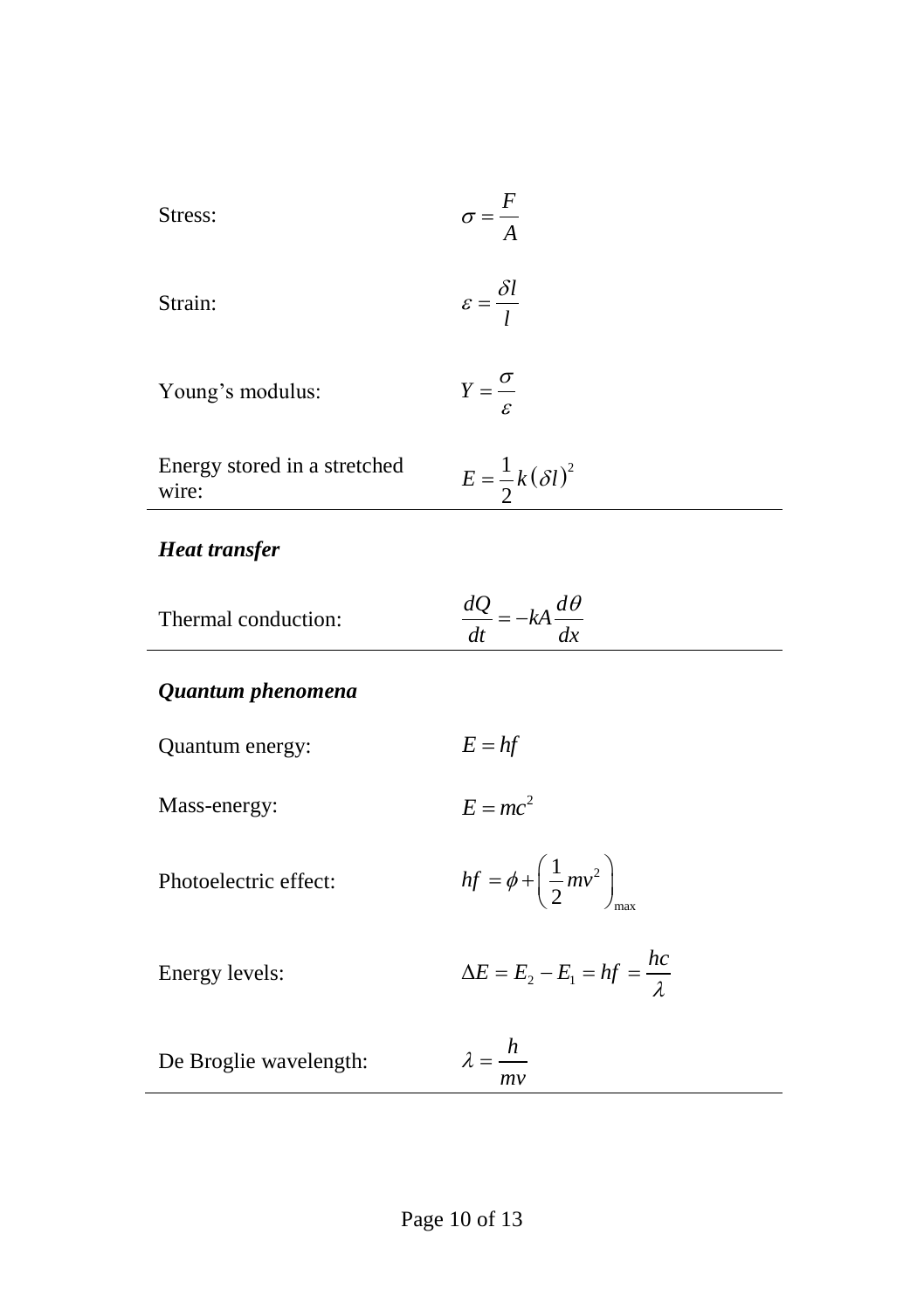## *Radioactivity*

Decay rate:  
\n
$$
\frac{dN}{dt} = -\lambda N
$$
\n
$$
A = \lambda N
$$
\n
$$
N = N_0 e^{-\lambda t}
$$
\nHalf-life:  
\n
$$
T_1 = \frac{\ln(2)}{\lambda} = \frac{0.693}{\lambda}
$$
\nAbsorption law for gamma  
\nradiation:  
\n
$$
I = I_0 e^{-\mu d}
$$

## *Doppler shift*

| Doppler shift: | $f = f_0 \left( 1 - \frac{v}{c} \right)$ |  |
|----------------|------------------------------------------|--|
|----------------|------------------------------------------|--|

## *Mathematical Formulae*

| $S = 4\pi r^2$                       |
|--------------------------------------|
| $V = \frac{4}{3}\pi r^3$             |
| $S = 2\pi rh + 2\pi r^2$             |
| $V = \pi r^2 h$                      |
| $\log_a(bc) = \log_a(b) + \log_a(c)$ |
|                                      |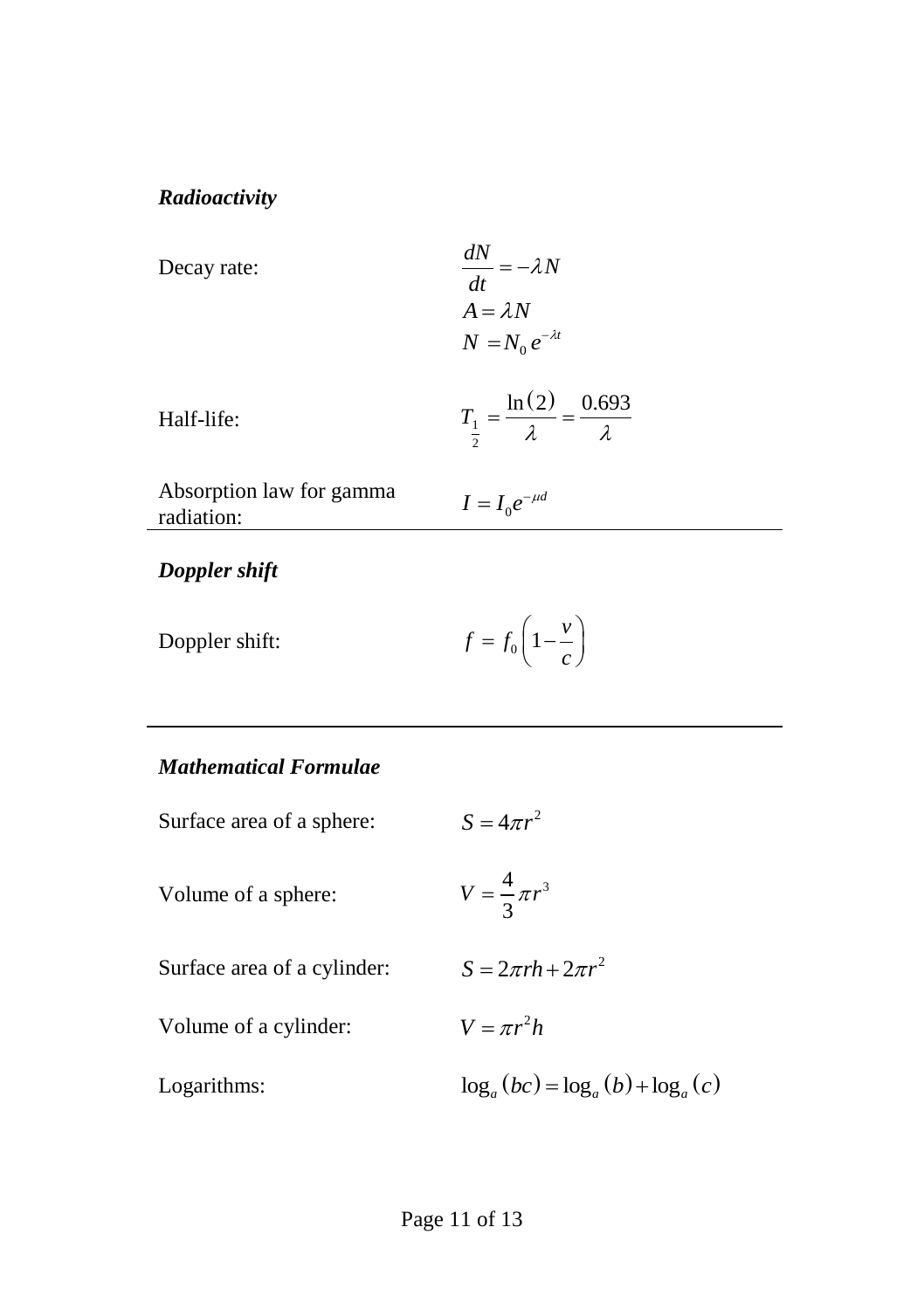$$
\log_a\left(\frac{b}{c}\right) = \log_a(b) - \log_a(c)
$$
  

$$
\log_a(b^c) = c \log_a(b)
$$
  

$$
\log_a(a) = 1
$$

$$
\tan(\theta) = \frac{\sin(\theta)}{\cos(\theta)}
$$

 $sin(\theta) \approx tan(\theta) \approx \theta$  (in radians)

$$
x^2 - y^2 = (x + y)(x - y)
$$

| Formula for the roots of a | $-b \pm \sqrt{b^2-4ac}$ |
|----------------------------|-------------------------|
| quadratic equation:        |                         |

#### *Physical Constants*

|                                                               | $\log_a\left(\frac{b}{c}\right) = \log_a\left(b\right) - \log_a\left(c\right)$   |  |
|---------------------------------------------------------------|----------------------------------------------------------------------------------|--|
|                                                               | $\log_a(b^c) = c \log_a(b)$                                                      |  |
|                                                               | $\log_a(a)=1$                                                                    |  |
| Equation of a straight line:                                  | $y = mx + c$                                                                     |  |
| Relationship between cosine<br>and sine:                      | $\sin(90^\circ \pm \theta) = \cos(\theta)$                                       |  |
| Relationship between tangent,<br>cosine and sine:             | $an(\theta) = \frac{\sin(\theta)}{\cos(\theta)}$                                 |  |
| Small angles:                                                 | $\sin(\theta) \approx \tan(\theta) \approx \theta$ (in radian                    |  |
| Difference of two squares:                                    | $x^{2}-y^{2} = (x+y)(x-y)$                                                       |  |
| Formula for the roots of a<br>quadratic equation:             | $x = \frac{-b \pm \sqrt{b^2 - 4ac}}{2a}$                                         |  |
| <b>Physical Constants</b>                                     |                                                                                  |  |
| Acceleration of free fall on<br>and near the Earth's surface: | $g = 9.81$ m s <sup>-2</sup>                                                     |  |
| Boltzmann constant:                                           | $k = 1.38 \times 10^{-23}$ J K <sup>-1</sup>                                     |  |
| Molar gas constant:                                           | $R = 8.31$ J K <sup>-1</sup> mol <sup>-1</sup>                                   |  |
| Avogadro's constant:                                          | $N_A = 6.02 \times 10^{23}$ mol <sup>-1</sup>                                    |  |
| Coulomb's law constant:                                       | $k = \frac{1}{4\pi\epsilon} = 8.99 \times 10^9$ N m <sup>2</sup> C <sup>-2</sup> |  |
| Page 12 of 13                                                 |                                                                                  |  |
|                                                               |                                                                                  |  |